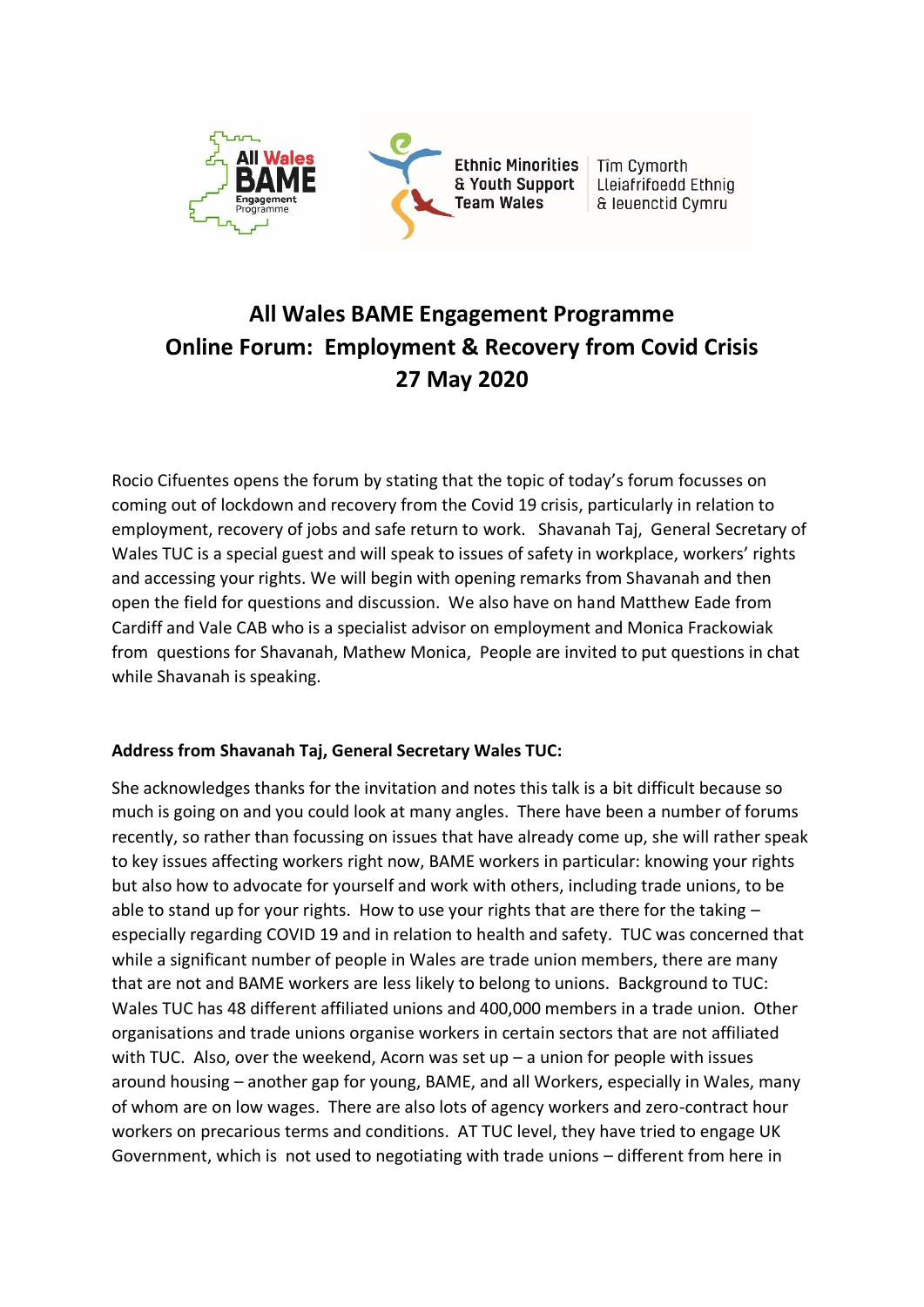Wales where with concept of social partnership, etc, Welsh Government is more open to working with trade unions.

The key for TUC right now is how people return to work. People here may have heard, seen or experienced themselves – what does a safe return to work look like and what does a safe workplace look like? Covid has highlighted bad vs. good employers. Welsh Government did well by legislating 2m distancing and enforcement, but we are yet to see some of that in practice. A National Safety Forum is being set up with many partners to deal with cases where employers fail to implement the guidelines. Legislation only goes so far. How do you deal with things on a practical basis? People are afraid to report on their employers and when they do, often do so anonymously. TUC influence is limited in non-recognised workplaces. In those places they can share information with workplace safety executives. EHRC has been affected by austerity and is limited on extent to which they can do work on safety in workplace. TUC has picked up that some employers have asked employees to sign a disclaimer saying PPE is not the end all be all and that workers recognise they still may come into contact with Covid in the workplace. People are being asked to sign away rights to litigate against employers. If that is happening in unionised workplaces, it's definitely happening in non-unionised workplaces. Very important to advise to people never give any rights up even that is the only way you can work that day. But in reality, people must eat, work, and pay bills. There are also issues where landlords have benefitted from mortgage holidays that have not been passed on to tenants. TUC and others have been pushing those issues with Welsh Government because they affect people. The primary issues are protecting people at work, safety, and advocating for people who don't have voices at the moment. And advocating at UK level for those on precarious contracts. At UK level, the Government has found the creation of the job retention scheme to be quite difficult because of the variety of different types of contracts out there.

We also need to start to think about what happens going forward. Redundancy. The good jobs for instance in Wales, Airbus and the aviation sector have been really impacted. Young grads are very affected. It is not just a particular sector. Regarding the future for recovery – whilst the Government is consulting BAME communities about impact of COVID 19 at this time, it's important for grassroots organisations to ask, "Where do we feature in conversations about recovery? You cannot bring us in at last minute. It needs to be the opposite." She was in meeting with First Minister about track/test/isolate, whereby they need 1,000 people to act as tracers. The point has been made that it's important that individuals employed as contact tracers need to be diverse and multi-lingual (and not just English and Welsh speaking). Likewise, if isolation becomes mandatory, for instance in the case of a workplace outbreak, what happens? A worker will be expected to isolate for 14 days. How does an agency worker deal with that? They will need more than statutory sick pay. People have been looking if Wales can get additional funding to address these issues but at the moment are not confident such funding will be forthcoming from the UK govt.

Back to issues around future and what that may look like. Going back to the 2008 crash, there was a successful programme set up for Jobs Growth Wales, an employment guarantee for young workers. There is an opportunity now for us to look at that. The Government is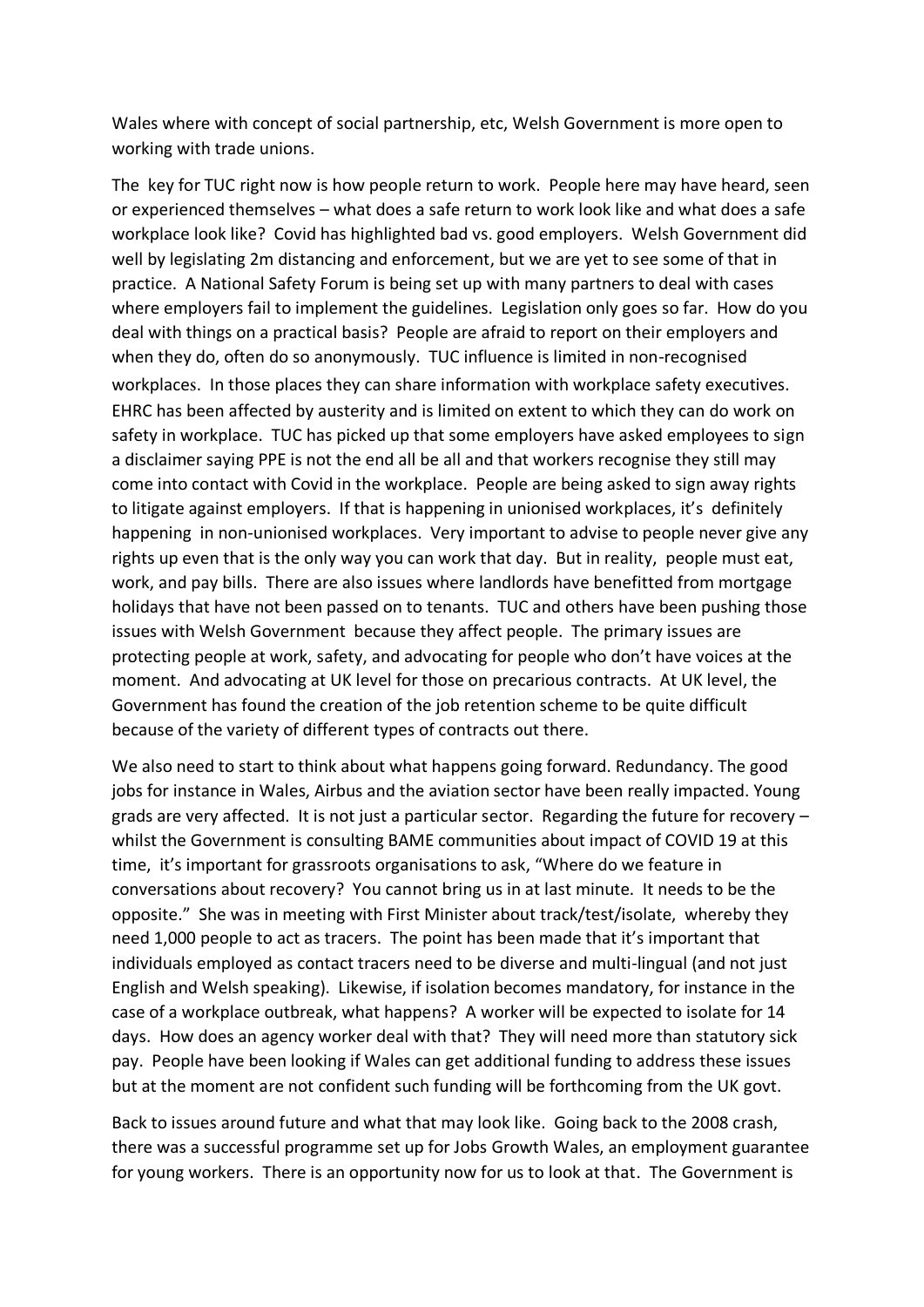keen to revisit looking at that, but it needs to be fit for purpose and needs to include young BAME workers. There are wider issues around digitalisation that should be looked at as well. "I could go with so many different directions." With workers, there are a number of issues which are systemic, structural and deeply embedded. She thinks a public inquiry by EHRC should look at Covid and how it has impacted BAME communities. Before Covid happened, she had conversations, including with Rocio, and WG officials around institutional structural racism. They were advising that Government have race equality strategy for Wales. The Recovery programme should include a race equality strategy.

#### **Workplace Safety**

- Question: A lot of employers are talking about maintaining working from home post Covid for reasons such as protecting the environment or saving money. Can they enact or enforce that without consulting employees? What about people who don't have space, access to hardware, etc, or want to go to a workplace for various reasons, such as home situation, lack of space, digital access, etc?
	- $\circ$  Shavanah notes this is always around what is practical and safe. In the switch to home working, employers haven't been carrying out safety checks, and we haven't had systems to make sure workspaces are safe. For instance, with caring responsibilities, flexibility must be allowed and included. If an individual does not feel they can safely work from home, the employer should furlough that individual. TUC have had many cases in this area. It hasn't been straightforward in making pace, but they have had some good outcomes. Employers have better understanding of what furlough means now. When it first came out, they didn't really understand how it applied. And now getting to safe return to work, e.g. school reopening, they will have to apply 2m social distance rule and put screens up where people come into contact with each other. It's a two-way process between an employer and an individual and the individual can request a furlough.
	- o Matt from CAB notes that an employer has duty of care including mental health. If there is possibility as lockdown eases and employers hold employees at home, the employer will have to consider the safety of homeworking, including reasonable adjustment for mental health, which may mean having employees go into work 1-2 days per week. .
	- $\circ$  One director of an NGO noted that her employees feel they need to be in office sometimes, to get away from house. Allowing a couple of people at a time in the office has in allowed people in crowded living conditions to come in and get on with jobs. Others noted in the chat that women who are furloughed or forced to work from home may be in more danger from abusers living in the home.
	- o From chat: WEN Wales key asks are around Covid-19 are : 1. Keep women safe at home; 2. keep women safe at work, 3, Protect women from poverty. More about this here [https://wenwales.org.uk/impact-of-covid-19-on](https://wenwales.org.uk/impact-of-covid-19-on-womens-rights/)[womens-rights/](https://wenwales.org.uk/impact-of-covid-19-on-womens-rights/)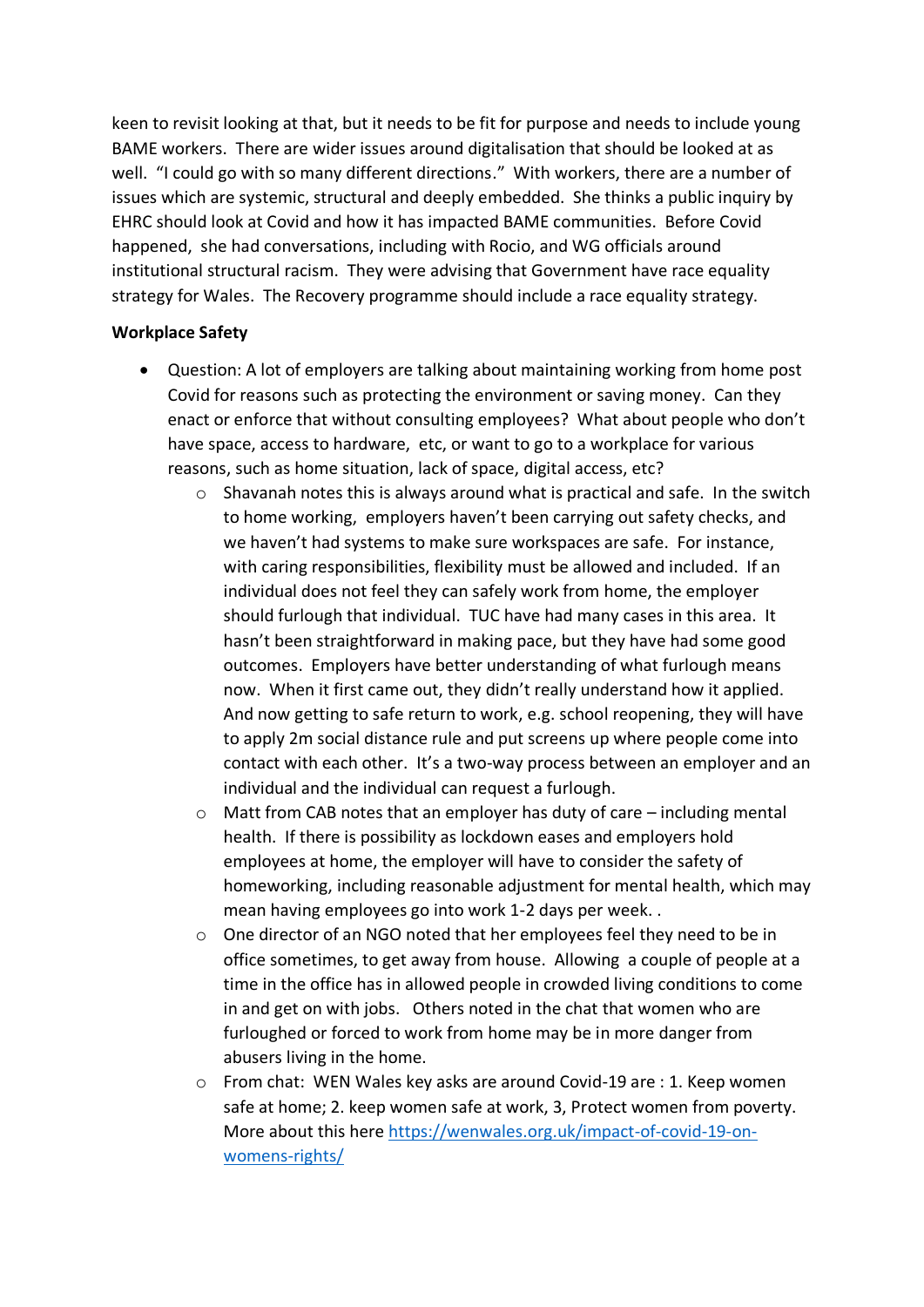- BAME Covid 19 NHS risk assessment tool was announced yesterday. This is a risk assessment for health care workers, which has been trialled with health workers and their unions were involved in the process. This will be available for all BAME workers across NHS. The tool is good and welcome but there are some data gaps.
	- o There is discussion of rolling out or adapting this tool for other sectors with health and social care being the first. There are 2,300 BAME workers in social care, many of them agency workers and most social care in Wales is privately run. How do we ensure it is rolled out in those areas as well?
	- $\circ$  Businesses have called for a risk assessment tool because they are worried about litigation potential. Ideally, the NHS tool may be amended for a range of sectors, with social care highlighted as one of those sectors.
- The group discussed the policy/practice gap: "Policy has never been the problem anywhere in the world. The problem is always in practice." In relation easing lockdown, there are worries about this gap in relation to workplace safety and there must be monitoring and evaluation of employer compliance to guidelines.
	- $\circ$  TUC has called for Welsh Government to set up a National Health and Safety Forum to deal with employer lack of compliance and enforcement. In such a forum, representatives from Government, business, trade unions and the third sector would work together to resolve issues. Such a forum would give the ordinary person a feeling of confidence that the Government is doing something. At the moment, the guidance speaks to employers about what they must do, but not so much to the employee about their rights are as individual. This forum would work on a case by case basis along with providing wider advice.
	- $\circ$  TUC operates an anonymous whistleblowing site for individuals who have health and safety concerns at work. A person can report anonymously but they will also be made aware of different options for support if they wish, including if they are a member of a union or want to join a union. TUC whistleblowing site will not share information unless individual gives them permission to do so. They have had successes in factories as well as health and social care settings, where they have able to go in conduct risk assessments and make those workplaces safe.
	- o Link to TUC Wales Health & Safety Concerns at Work with connection to whistleblowing form - [https://www.tuc.org.uk/news/covid-19-health-and](https://www.tuc.org.uk/news/covid-19-health-and-safety-concerns-work)[safety-concerns-work](https://www.tuc.org.uk/news/covid-19-health-and-safety-concerns-work)
	- o Even with an anonymous reporting tool, how do we get BAME people to gain confidence to use that tool, given the widespread feedback that people are scared to report for losing jobs?
- A suggestion was made for organisations and citizens to write to MSs about people being asked to sign disclaimers such as referenced in Shavanah's opening remarks.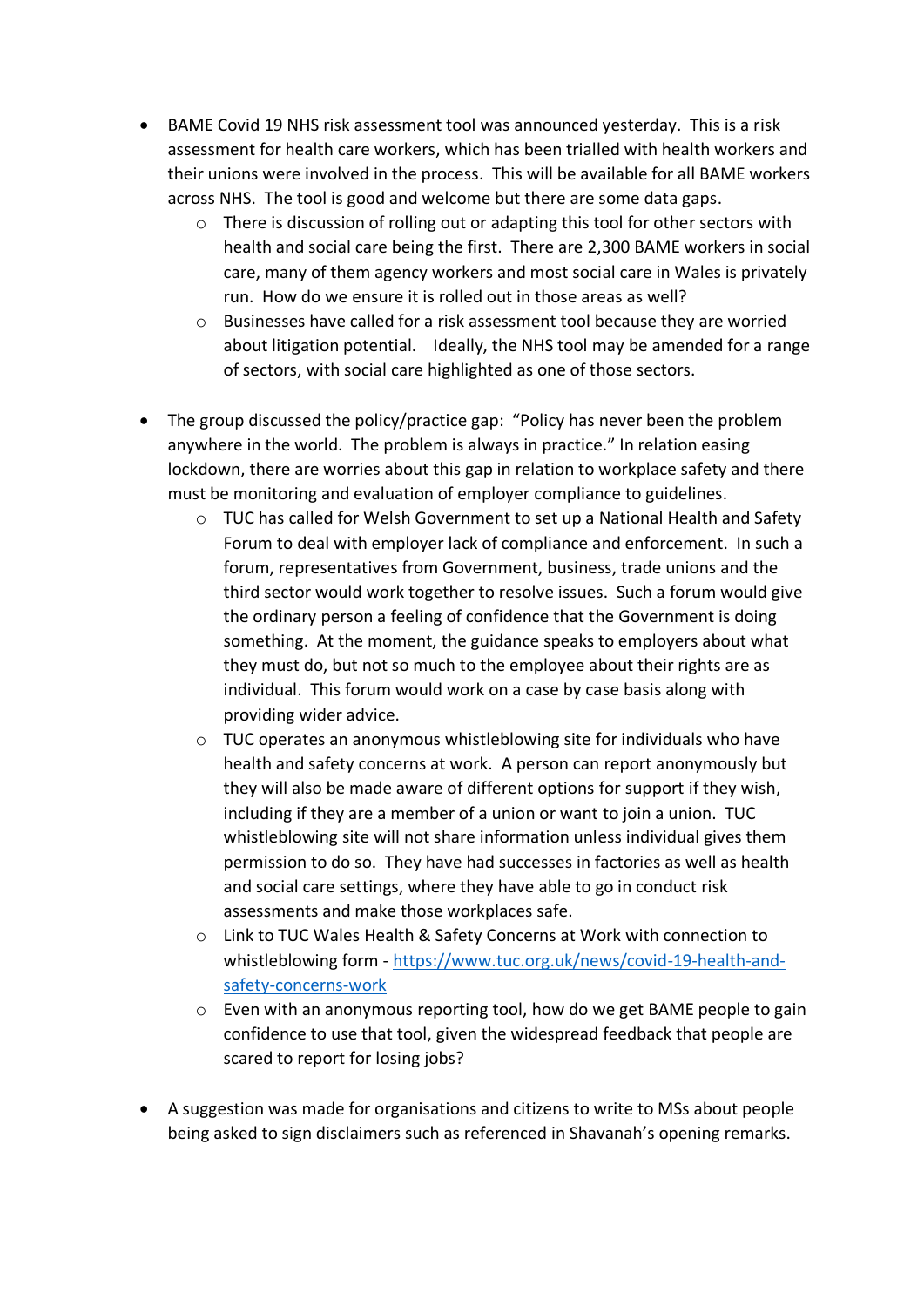## **Furlough & Redundancy**

- Question: Can someone can be made redundant before bringing them back from furlough?
	- o Matthew from CAB notes that redundancy can be made while employees are on furlough, but an employer must use fair and correct procedures. There must be a legitimate reason for a redundancy; it cannot be used as a pretext to get rid of a staff member. If an employee has been in a workplace for more than 2 years, they have more rights. Those who are employed less than two years, less so, but still should ask for advice and guidance, particularly if they think the procedure has not been done fairly or is discriminatory against a protected characteristic.
	- o Shavanah adds that currently there are issues around redundancy consultation, which is different because people are not in the regular working environment. Employers need to take that into account, especially if the employee is shielding. Employers must conduct an equality impact assessment, and you are within rights to request that. It is important that you feel confident in what support is your employer going to provide you with seeking future employment. One worry now is many businesses have benefited from WG specific funding to support those businesses. As part of that agreement, they are advised to go through certain mechanisms to ensure they do all they can to retain workers. The whole purpose for which they are getting money in first place is to survive the next year. And be able to keep employing people.
- Question: Is there helpful guidance about the Covid situation in relation to redundancy?
	- $\circ$  CAB notes that it would be guidance around fair redundancy procedures. He notes that the main issue with Covid is that some employers are using this time to make cuts especially to employees of less than two years, whom employers can often get rid of. HOWEVER, people should always ask for support because if there were unfair discrimination or processes in a redundancy procedure, that can be challenged regardless of length of an employee's service.
	- o Shavanah recommends that BAME people contact local assembly members if they feel an employer is unjust.
	- o EHRC has produced guideline for employers on workplace discrimination and their obligations in making decisions about changing ways of working in Covid crisis: [https://www.equalityhumanrights.com/en/advice-and](https://www.equalityhumanrights.com/en/advice-and-guidance/coronavirus-covid-19-guidance-employers)[guidance/coronavirus-covid-19-guidance-employers](https://www.equalityhumanrights.com/en/advice-and-guidance/coronavirus-covid-19-guidance-employers)
- There will be a review of the furlough scheme on  $16<sup>th</sup>$  June. Employers will have to start contributing from August. Very few workers ended up on 100% wages. Some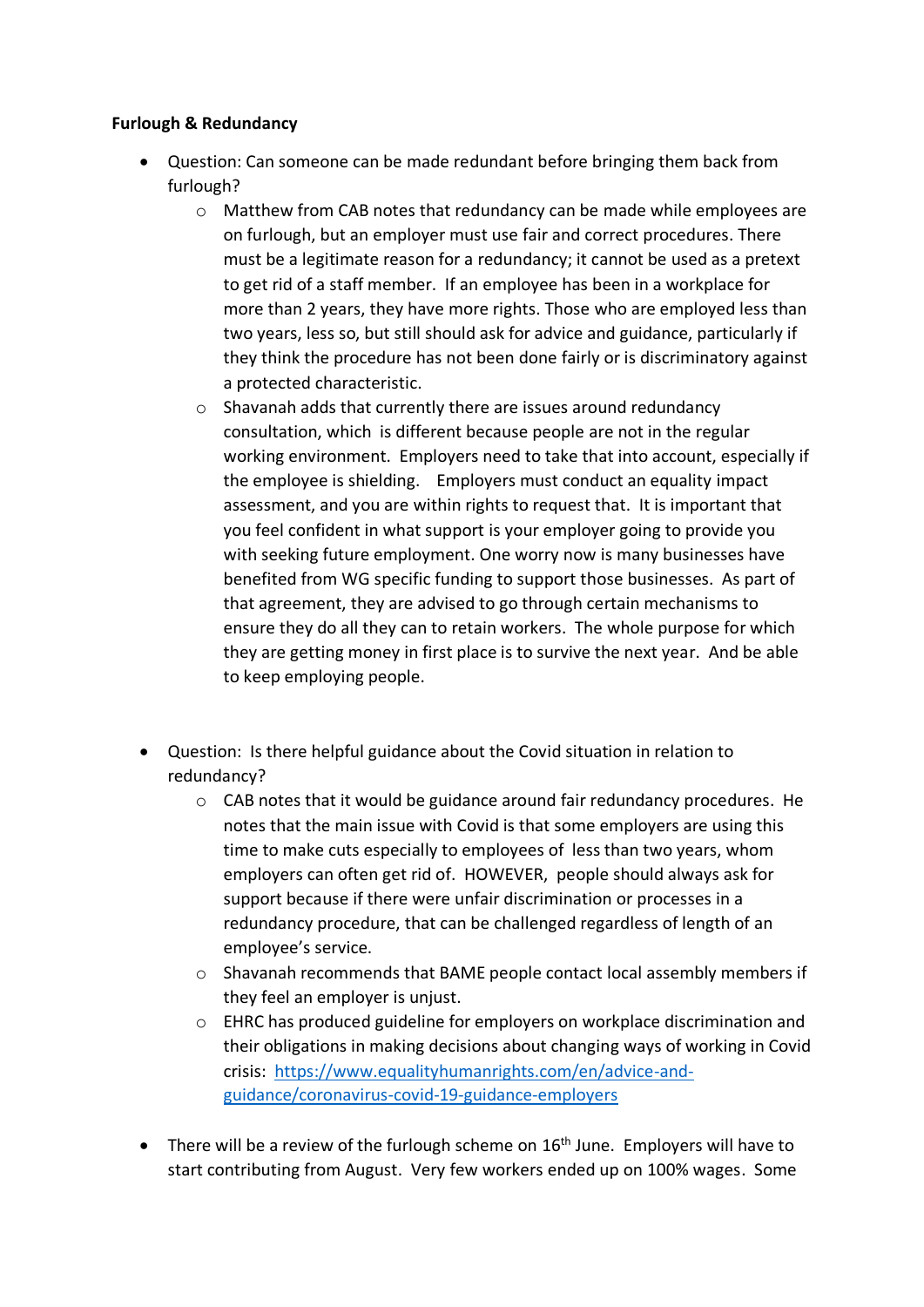have been on as low as 40% and the maximum is 80%. Even with a 20% cut, a lot of people on already low wages are really hurting.

- There were suggestions for a potential furlough for at risk BAME people or workers who live with a person who is shielding. Some at the meeting had heard that idea was discussed at ministerial level, but initial feedback has been negative.
- Shavanah notes that thus far, Welsh Government has focussed a lot of money they found on supporting business so people would have jobs to go back to. The discussions now have more focus on what govt. can do to help people. The issue was always going to be, "If I am furloughed, can I be made redundant? Will people have a job to go back to?

#### **Vulnerability of migrant workers and those on precarious contracts (or both)**

- It's a serious concern that EU citizens may be particularly more vulnerable to redundancy in this period, due to overrepresentation in precarious employment.
- Many workers in health and social care are migrant workers who have no choice but to do extra shifts. Redeployment or being put on a voluntary scheme won't be economically viable for them.
- Likewise, those same workers can't make ends meet on statutory sick pay. Same for agency workers and those on precarious contracts. There may be talk of a scheme to support people who have to self-isolate because of workplace outbreaks, such as a top up for statutory sick pay – that would be beneficial.
- Chat note from Wales Strategic Migration Partnership RE Right to Work Checks: The Home Office recently published guidance on gov.uk to allow for an adjusted process for right to work checks for employers during this period. The Home Office make it clear in this guidance that because of COVID-19, some individuals may be unable to evidence their right to work and that employers should use the Employer Checking Service if a prospective or existing employee cannot provide any of the accepted documents. Also, that during this period, employers must take extra care to ensure no-one is discriminated against as a job applicant or employee because they are unable to show them their documents. [https://www.gov.uk/guidance/coronavirus](https://www.gov.uk/guidance/coronavirus-covid-19-right-to-work-checks)[covid-19-right-to-work-checks](https://www.gov.uk/guidance/coronavirus-covid-19-right-to-work-checks) and [https://www.gov.uk/employee-immigration](https://www.gov.uk/employee-immigration-employment-status)[employment-status](https://www.gov.uk/employee-immigration-employment-status)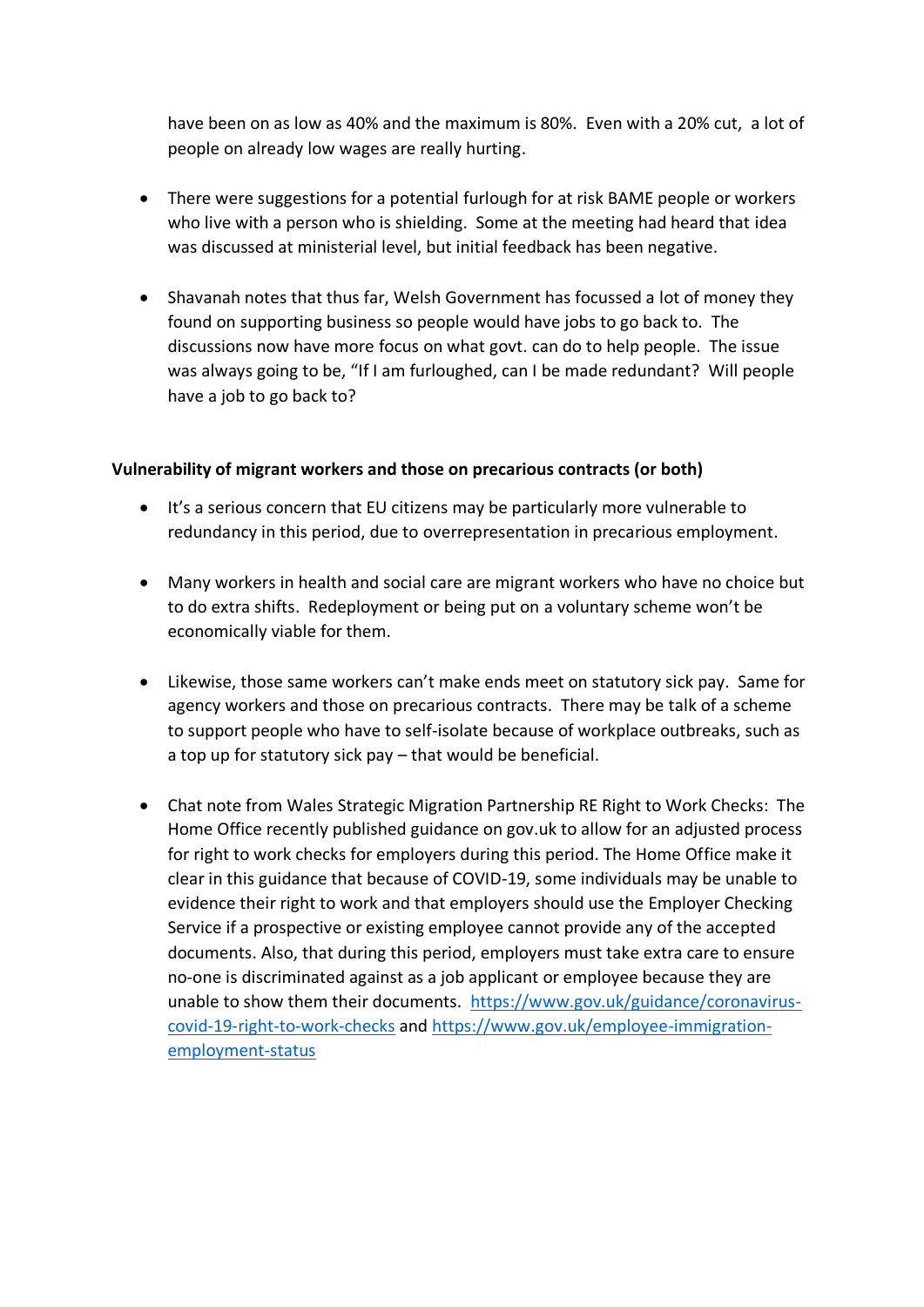#### **Equity and Racial Justice in Recovery**

- Race equality must be is central to planning for recovery, but the group wants to demand how will that take place, how it will be ensured and what action looks like.
- EHRC notes that it has written to the first minister, recommending an ambitious action plan to rebuild a more equal and fairer Wales, which addresses key inequalities and human rights issues that have been exacerbated through the impact of the Coronavirus pandemic.
- At the UK level, TUC has written to EHRC on issues, including what would race equality look like in recovery and is happy to share with Wales EHRC.
- Shavanah notes that the Future Generations Commissioner put out a document out yesterday: headlines for a just recovery. This area will have significant amount of interest and some discussions are taking place, but BAME communities have not factored in or been considered. What is interesting over this last period, and young BAME people have been talking about, there's often lot of broad things said about our communities – air pollution, digitalisation, changing one sector to another. We just don't feature in those conversations. We should be addressing those different companies and be asking them how many BAME people do they employ. At some point we need to get to grips – whether talking about quotas, where recruitment is from, etc. Also regarding a green economy, a just recovery – what does that mean for BAME communities? She knows some grassroots organisations have tried to have such consultations, but at the government level, we need to demand these conversations. "We are skilled individuals. You need to factor that in at get go. We don't want to be added in as extra."
- Note from chat: At the moment it's mandatory for businesses with more than 200 employees to report on their gender pay gap and measures to address it. This moment is a good opportunity to push for something similar for BAME reporting (with an emphasis on what employers are doing to safeguard BAME staff in COVID return to work planning). Another noted there has been a consultation on how race pay gap reporting would work in public sector. Still waiting for result that consultation.
- Are we talking about addressing the systemic causes of inequality? The pandemic has shed a light on the levels of and impacts of inequality. As part of the transition to recovery, there should be a discussion about how decisions will be taken through a (racial) equality lens, including who benefits, pays for, and makes decisions – decisions about learning, further education and further opportunities. There must be clear plans as to how we will do this. One concern is that we maintain a system that has a range of disadvantaged positions. There must be a more transformative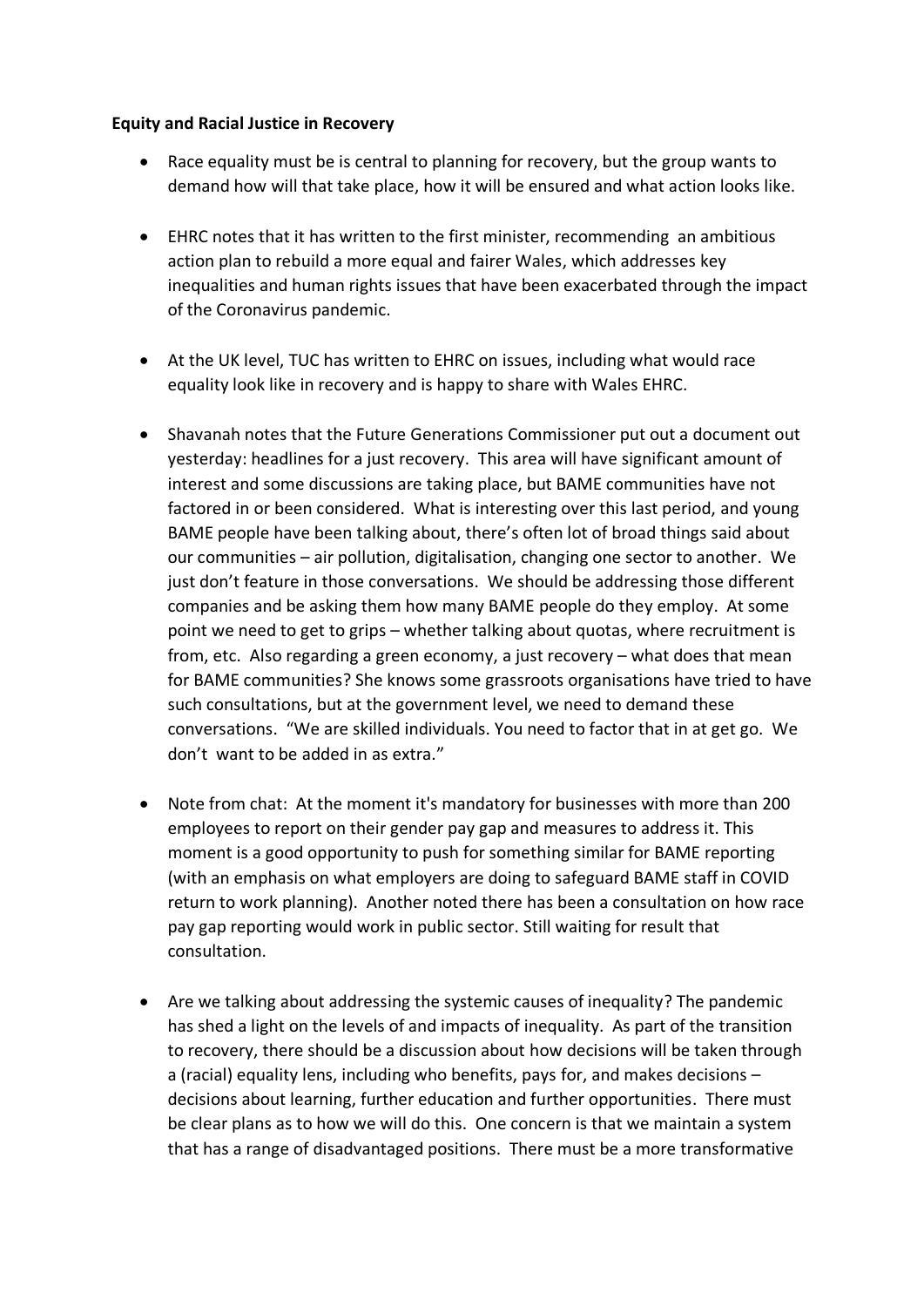way of doing things going forward and more equality focussed approach. Developing a plan and making transition out of crisis will take some time.

- Consideration of systemic inequity does come back to issue of representation and who is making those decisions; the make-up of decision makers has permeated everything. WG are constantly inviting recommendations and always consulting on these issues. There seems to be a lot of talk and little implementation . To further the point about representation, there currently are not sufficient channels for Welsh Government to talk to a range of BAME people. There are a handful of gatekeepers. Advocate to open up those channels.
- It is concerning that often discourse about BAME issues implies there is some small group of people who have been impacted. "We are part of Welsh society; that should be the definition of mainstreaming." The key test going forward – how do we be sure equalities are integrated in all we do and part of that is representation – be spoken with not spoken about.

## **Specifically, on creation of new quality jobs creation includes BAME people**

- "If good quality jobs were part of our way of doing things, a lot of the problems ingrained in our society wouldn't be an issue."
- The question is asked how to guarantee jobs creation to include BAME people. One key ask, already noted, should be the need for contact tracers to be multi-lingual and diverse.
- There will be a host of young people finishing education and going into an extremely uncertain jobs market. What happens to them? There is a need to set up an apprenticeship programme now to cope with these young people. There should be a specific job recovery programme, good jobs that pay well and have training opportunities.
- Likewise, creation of equitable enterprise opportunities alongside jobs.
- Future job recovery is important considering concern around teacher's discrimination in giving predicted grades in place of sitting exams.
- It was noted that we need to unpack that category of BAME further when considering this issue. There are some communities further away from good employment that others.